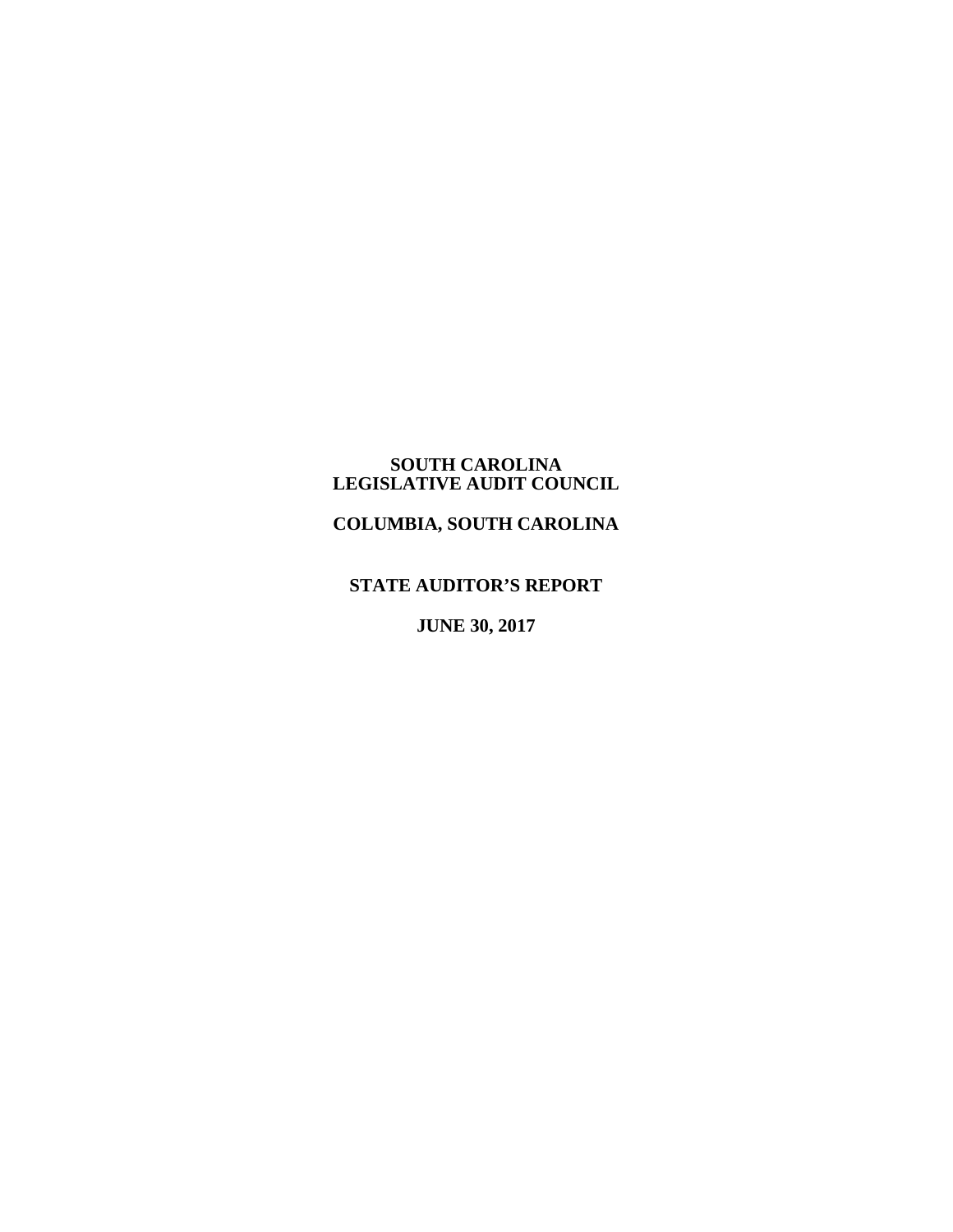

#### Independent Accountant's Report on Applying Agreed-Upon Procedures

October 4, 2018

Members of the General Assembly and Members of the Council South Carolina Legislative Audit Council Columbia, South Carolina

We have performed the procedures described in Attachment 1, which were agreed to by the management of the South Carolina Legislative Audit Council (the Council), on the systems, processes and behaviors related to financial activity of the Council for the fiscal year ended June 30, 2017. The Council's management is responsible for the systems, processes and behaviors related to financial activity. The sufficiency of these procedures is solely the responsibility of the specified parties in this report. Consequently, we make no representation regarding the sufficiency of the procedures described in Attachment 1 either for the purpose for which the agreed-upon procedures report has been requested or for any other purpose.

This agreed-upon procedures engagement was conducted in accordance with attestation standards established by the American Institute of Certified Public Accountants. We were not engaged to and did not conduct an examination or review, the objective of which would be an opinion or conclusion, respectively, on the systems, processes and behaviors related to financial activity of the Council. Accordingly, we do not express an opinion or conclusion. Had we performed additional procedures, other matters might have come to our attention that would have been reported to you.

The concept of materiality does not apply to findings to be reported in an agreed-upon procedures engagement. Therefore, all findings from the application of the agreed-upon procedures must be reported unless the definition of materiality is agreed to by the specified parties. Management of the Council has agreed that the following deficiencies will not be included in the State Auditor's Report on Applying Agreed-Upon Procedures:

- Clerical errors of less than \$1,000 related to processing cash receipts and cash disbursements transactions unless the errors occur in ten percent or more of the transaction class inspected.
- Clerical errors of less than \$1,000 related to reporting packages.
- Errors in applying account coding definitions to accounting transactions unless it is determined that ten percent or more of the accounting transactions inspected were found to be in error.
- Reporting packages which are submitted less than three business days after the due date unless it is determined that more than two of the reporting packages were submitted late.

This report is intended solely for the information and use of the governing body and management of the South Carolina Legislative Audit Council and is not intended to be and should not be used by anyone other than these specified parties. However, this report is a matter of public record and its distribution is not limited.

George & Kennedy, II

George L. Kennedy, III, CPA State Auditor

**O** OSA.SC.GOV 803-343-0723 803-253-4160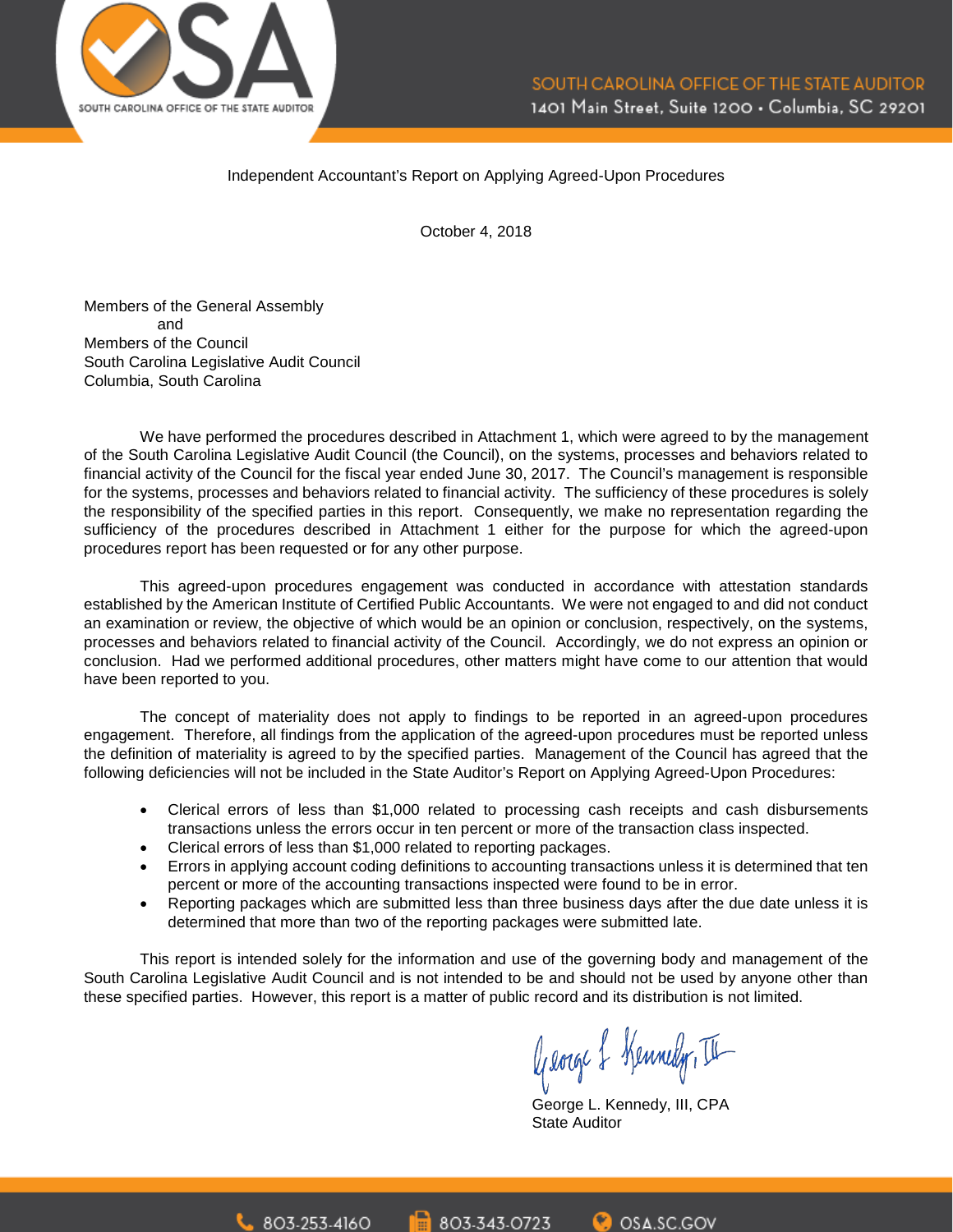## **South Carolina Office of the State Auditor Agreed-Upon Procedures Related to Legislative Audit Council (A20)**

## **Cash Receipts/Revenues**

1. Compare current year revenues at the subfund and account level from sources other than State General Fund appropriations to those of the prior year. Obtain and document an understanding of the variation in G/L Account 4530030000.

We found no exceptions as a result of this procedure.

## **Cash Disbursements/Non-Payroll Expenditures**

- 2. Randomly select twenty-five non-payroll disbursements and inspect supporting documentation to determine:
	- Transaction is properly completed as required by Council procedures; invoice(s) agree(s) with general ledger as to vendor, amount, number, and date.
	- All supporting documents and approvals required by Council procedures are present and agree with the invoice.
	- The transaction is a bona fide expenditure of the Council, properly coded to the general ledger.
	- Disbursement complied with applicable State laws, rules, and regulations including the State Consolidated Procurement Code, state travel regulations etc.
	- Clerical accuracy / confirm proper sales/use tax.
- 3. Randomly select five non-payroll disbursements and inspect supporting documentation to determine that disbursements are recorded in the proper fiscal year.

We found no exceptions as a result of these procedures.

## **Payroll**

- 4. Compare current year payroll expenditures at the subfund and account level to those of the prior year. Obtain an understanding of variations over \$80,000 and/or 10%.
- 5. Randomly select five salaried employees and inspect supporting documentation during the fiscal year to:
	- Obtain and inspect the employee's payroll and/or personnel file for various forms, communications, etc., to confirm that the person is a bona fide employee of theCouncil.
	- Agree gross pay to supporting documentation confirming all changes to gross salary for the year. Determine that all changes have been properly approved.
- 6. Haphazardly select two employees hired during the fiscal year to determine if they were added to the payroll in accordance with the Council's policies and procedures and that their first pay check was properly calculated in accordance with applicable State law.
- 7. Haphazardly select two employees who terminated employment during the fiscal year to determine if they were removed from the payroll in accordance with the Council's policies and procedures, that the employee's last pay check was properly calculated and that the employee's leave payout was properly calculated in accordance with applicable State law.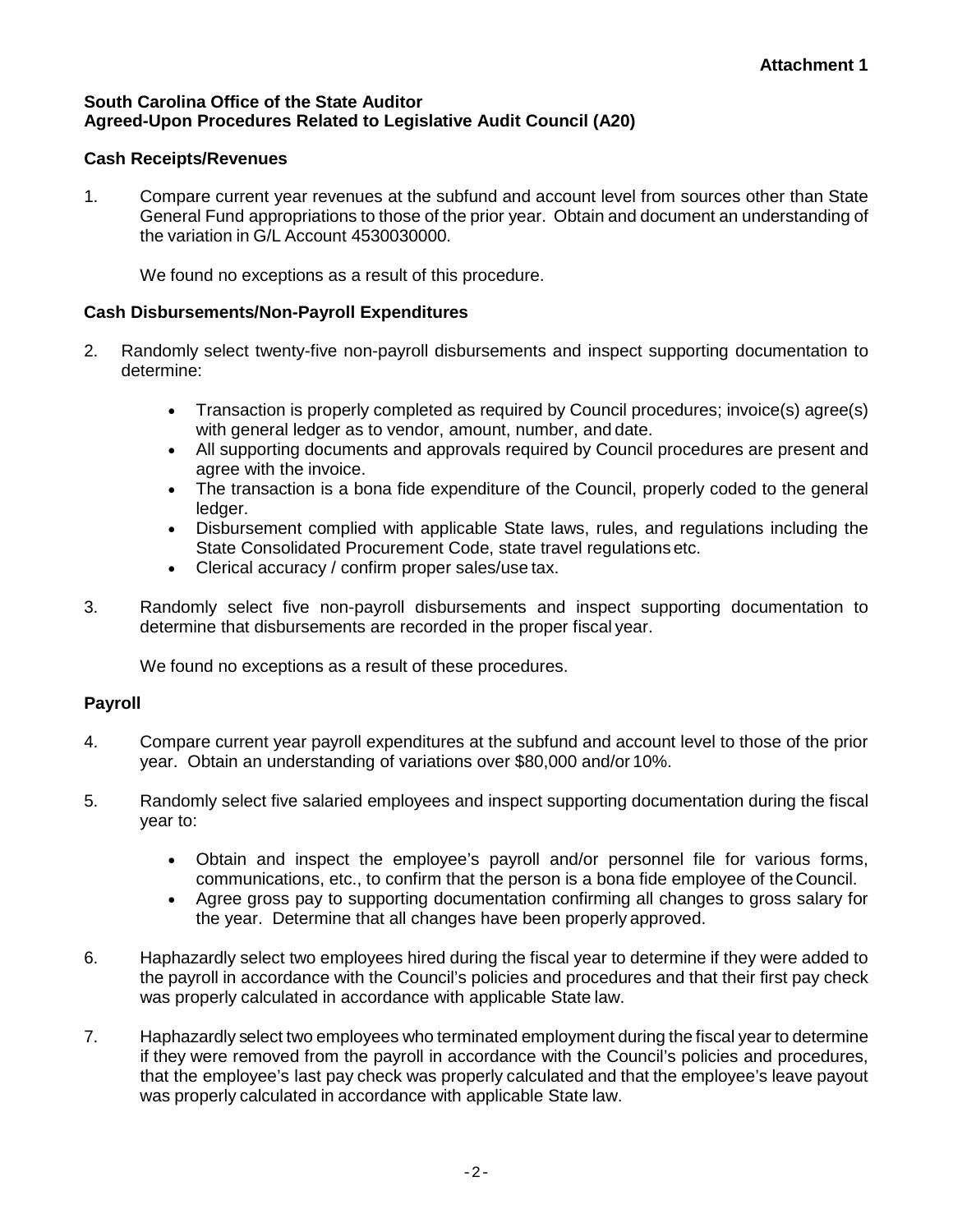## **Payroll (Continued)**

8. Compare the percentage change in personal service expenditures between the current year and prior year to the percentage change in employer contributions expenditures between the current year and prior year. Obtain an explanation of changes greater than 10%.

We found no exceptions as a result of these procedures.

### **Journal Entries**

- 9. Select all (one) journal entries for the fiscal year to:
	- Trace postings to the general ledger, confirming amounts agree with supporting documentation.
	- Confirm transaction is properly approved.
	- Inspect supporting documentation to confirm the purpose of the transaction.

We found no exceptions as a result of these procedures.

## **Appropriation Act**

- 10. Inspect the Appropriation Act work program, provided to and completed by management, confirming areas of noncompliance, if any.
- 11. Confirm compliance with the selected agreed-upon Council-specific state provisos by inquiring with management and observing supporting documentation, where applicable.

We found no exceptions as a result of these procedures.

#### **Reporting Packages**

- 12. Obtain copies of fiscal year end reporting packages submitted to the Office of the State Comptroller General (CG). Inspect the Master Reporting Package Checklist to determine the appropriate reporting packages were prepared and submitted by the due date established by the CG's Reporting Policies and Procedures Manual.
- 13. In addition to the procedure above, perform the following:
	- Operating Leases Reporting Package

Determine if amounts agree to the South Carolina Enterprise Information System (SCEIS) general ledger, the SCEIS Yearend Reporting Operating Lease Expense with Vendor report and/or Council-prepared records. In addition, based on inspection of invoices and lease agreements, determine if rental payments were properly classified, coded and calculated by inspecting and recalculating the following reported amounts: (1) Up to five haphazardly selected contingent rental payments; (2) One haphazardly selected payment for each vendor included in the remaining rental payment classifications (Payments for Supplies and Other Billing Charges and Other Adjustments.)

• Subsequent Events Questionnaire

Determine if responses are reasonable/accurate and any required supplemental information was properly prepared and submitted based on inspection of the SCEIS general ledger and/or Council- prepared records.

We found no exceptions as a result of these procedures.